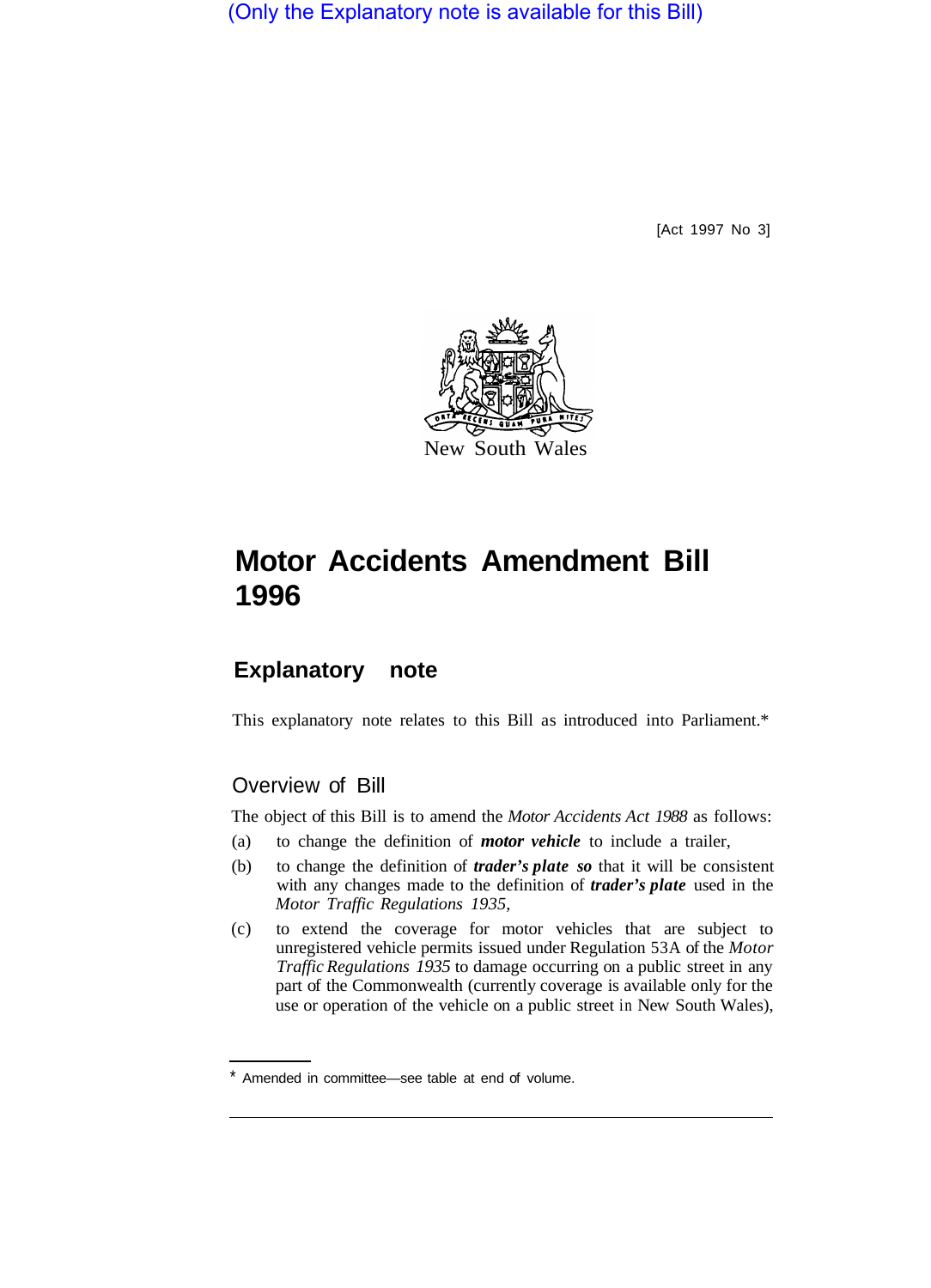Motor Accidents Amendment Bill 1996 [Act 1997 No 3]

Explanatory note

- $(d)$ to update certain references contained in the Act to the former Government Insurance Office of New South Wales,
- $(e)$ to provide for the amendment of the Industry Deed (set out in Schedule 5 to the Act) by agreement between the parties to the Industry Deed,
- to ensure that structured settlements are not varied or terminated if they  $(f)$ involve investments that cannot be readily altered by the parties to the investments (eg an annuity),
- $(g)$ to make minor amendments to clarify the operation of some provisions,
- $(h)$ to make consequential amendments including the enactment of savings and transitional provisions.

### Outline of provisions

**Clause 1** sets out the name (also called the short title) of the proposed Act.

**Clause 2** provides for the commencement of the provisions of the proposed Act.

**Clause 3** is a formal provision that gives effect to the Schedule of amendments to the *Motor Accidents Act 1988.* 

#### **Schedule 1 Amendments**

**Schedule 1[l]** inserts a definition of *Ministerial Corporation.* **Schedule 1 [19]** and **[22]-[25]** make consequential amendments by updating references to the former Government Insurance Office of New South Wales with references to the Ministerial Corporation where appropriate.

**Schedule 1 [2]** amends the definition of *motor vehicle* to include **a** trailer. **Schedule 1 [6]** and **[9]-[12]** make consequential amendments.

**Schedule 1 [3]** amends the definition of *trader's plate* so that it will be consistent with any changes made to that term as it is used in the *Motor Traffic Regulations 1935.* 

**Schedule 1** [4] provides for the amendment of the Industry Deed by agreement in writing between the parties to the Industry Deed.

Explanatory note page 2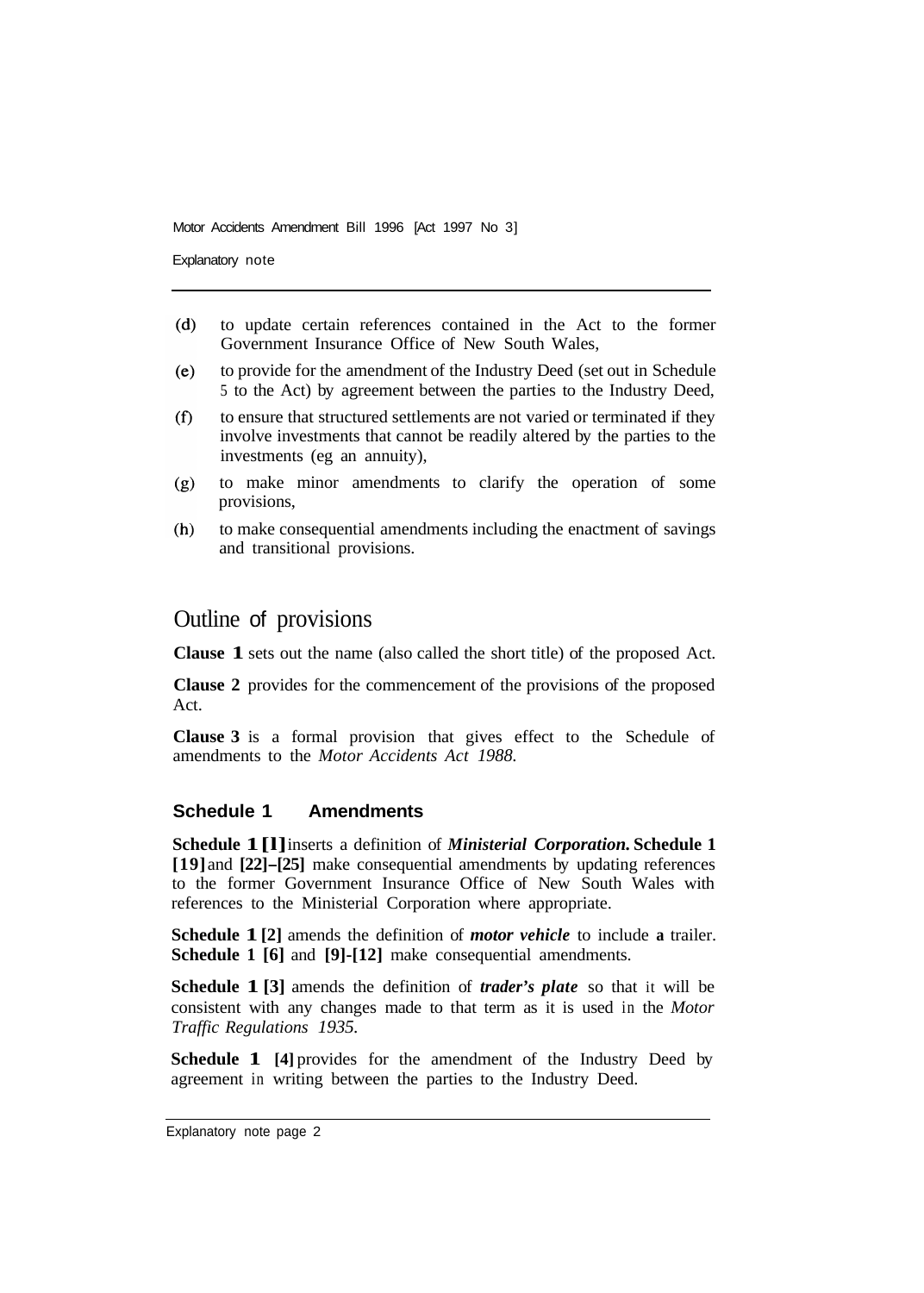Motor Accidents Amendment Bill 1996 [Act 1997 No 3]

Explanatory note

**Schedule 1 [5]** inserts proposed sections 3B and 3C to make clear the application of the Act in relation to trailers and tow trucks:

- Proposed section 3B (1) limits the operation of the Act so that it will only apply to trailers when they are being towed or have run out of control while being towed.
- Proposed section 3B (2) extends a motor vehicle's third-party insurance policy so that the policy will cover a trailer being towed by the vehicle or that has run out of control while being towed.
- Proposed section 3C extends a motor vehicle's third-party insurance policy in the case of a vehicle that is a tow truck so that the policy will cover an uninsured motor vehicle when it is being towed or carried by the tow truck.

**Schedule 1 [8]** and **[27]** make consequential amendments.

**Schedule 1 [7]** and **[26]** extend the third-party policy coverage in relation to a motor vehicle that is subject to an unregistered vehicle permit issued under Regulation 53A of the *Motor Traffic Regulations 1935* to the use or operation of the vehicle on public streets outside New South Wales.

**Schedule 1 [13]** makes it clear that the time for making claims in respect of the death of or injury to a person caused by the owner or driver of a motor vehicle in the use or operation of the vehicle runs from the date of the motor accident to which the claim relates or, in the case of a claim made in respect of the death of a person, from the date of the person's death. **Schedule 1 [14]**  and **[16]** make consequential amendments.

**Schedule 1[15]** makes it clear that section 43A (6) includes late claims made against the Nominal Defendant.

**Schedule 1 [17]** replaces certain words used in section 52 (1) (b) (i) with words that are consistent with the remainder of the section.

**Schedule 1** [18] makes it clear that, in the case of a late claim, proceedings may be commenced immediately if the insurer rejects the claimant's explanation for the delay or rejects the claim on the ground that the total damages likely to be awarded to the claimant are less than 10% of the maximum amount that is provided for under the Act (as at the date of the relevant motor accident) as damages for non-economic loss.

**Schedule 1 [20]** omits certain words from section 72 (1) (a) so that the paragraph is consistent with the remainder of the section.